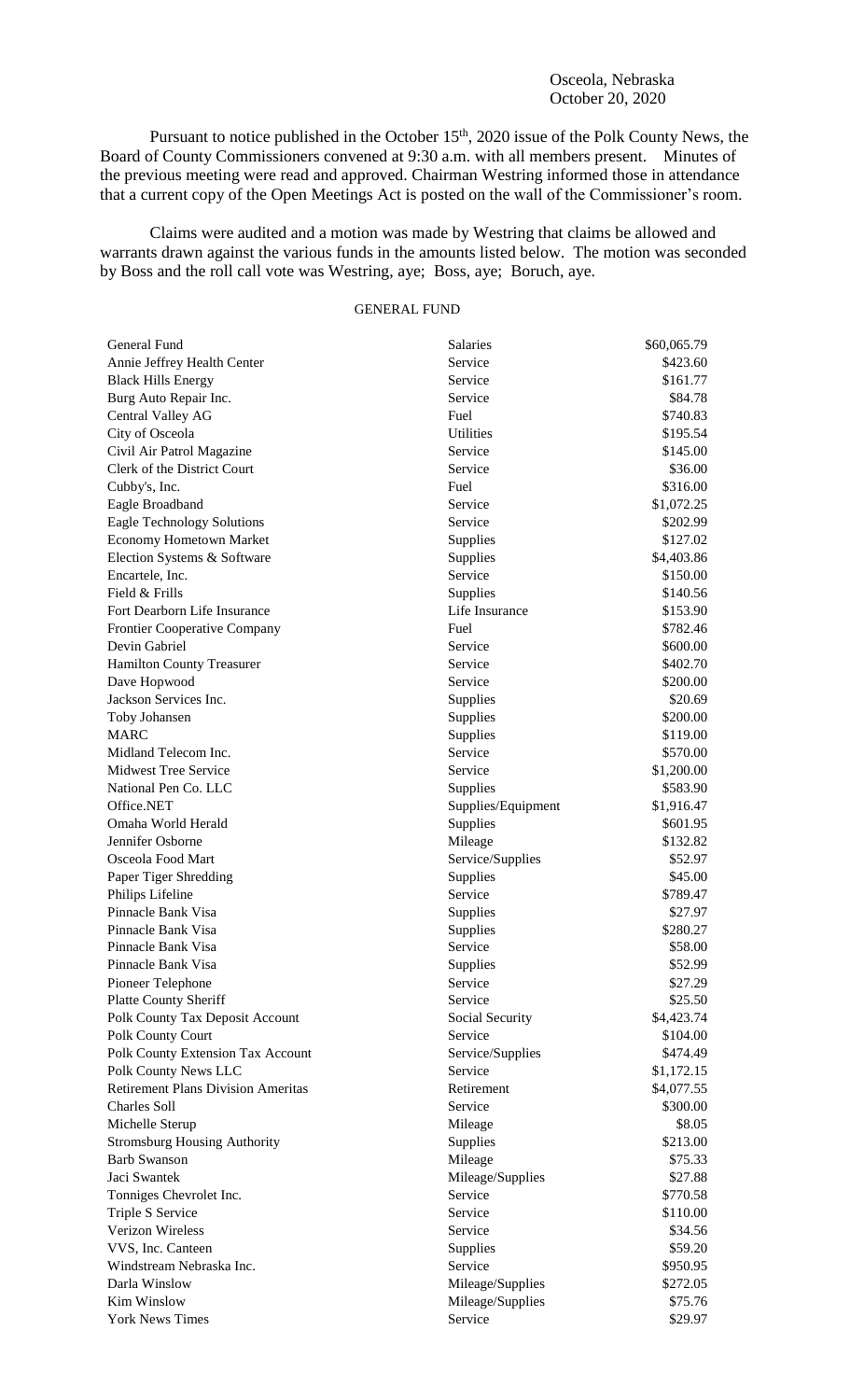## ROAD FUND

| Road                                      | Salaries                      | \$27,249.15 |
|-------------------------------------------|-------------------------------|-------------|
| <b>Black Hills Energy</b>                 | <b>Utilities</b>              | \$127.69    |
| <b>Blue River Power and Rental</b>        | Service/Rent                  | \$104.99    |
| Burg Auto Repair Inc.                     | Supplies                      | \$206.59    |
| Central Valley AG                         | Supplies                      | \$9,424.18  |
| Eagle Broadband, Inc.                     | Service                       | \$66.36     |
| Curtis Ericson                            | Service                       | \$22.47     |
| <b>Extreme Glass</b>                      | Supplies                      | \$1,406.13  |
| Fort Dearborn Life Insurance Co.          | Life Insurance                | \$81.55     |
| Frontier Cooperative Company              | Fuel                          | \$677.83    |
| John Deere Financial                      | Supplies/Service              | \$127.20    |
| Johnson Sand & Gravel Co. Inc.            | Gravel and Borrow             | \$11,995.71 |
| NMC, Exchange LLC                         | Service/Supplies              | \$10,069.39 |
| Overland Sand & Gravel                    | Supplies                      | \$13,673.58 |
| Polk County Tax Deposit Account           | Social Security               | \$2,048.62  |
| Polk Light & Water                        | Service                       | \$96.48     |
| Polk Service & Repair, Inc.               | Service                       | \$11.58     |
| <b>Retirement Plans Division Ameritas</b> | Retirement                    | \$1,735.82  |
| Verizon Wireless                          | Service                       | \$64.28     |
| Windstream Nebraska Inc.                  | Service                       | \$224.28    |
|                                           | SENIOR SERVICES FUND          |             |
| Eagle Broadband, Inc.                     | Service                       | \$171.11    |
|                                           | <b>INHERITANCE TAX FUND</b>   |             |
| DAS State Accounting-Central Finance      | <b>Computer Expense</b>       | \$488.32    |
| NE Health & Human Service                 | Service                       | \$90.00     |
|                                           | 911 EMERGENCY MANAGEMENT FUND |             |
| Windstream Nebraska Inc.                  | Service                       | 1,000.80    |
|                                           | <b>WEED FUND</b>              |             |
|                                           |                               |             |
| <b>Black Hills Energy</b>                 | Fuels                         | \$40.13     |
| Frontier Cooperative Company              | Supplies                      | \$303.80    |
| Gempler's                                 | Service                       | 181.89      |

The Board approved the collateral pledged by Polk County banks and held in custody by the County Treasurer.

Polk County News LLC Service \$35.00

The following fees for the month of September were earned by the various offices and submitted to the County Treasurer. County Treasurer receipts show fees earned were credited to the appropriate county funds.

| \$386.50<br>Jodie L. Roberts, Clerk of Dist. Court |
|----------------------------------------------------|
|----------------------------------------------------|

A motion was made by Boss to adopt a resolution stating Polk County's intentions to recommit to the interlocal agreements with various other Nebraska counties and other public agencies that form the Nebraska Intergovernmental Risk Management Association (NIRMA) and the Nebraska Intergovernmental Risk Management Association II (NIRMA II). The motion was seconded by Boruch and the roll call vote was Boss, aye; Boruch, aye; Westring, aye.

A motion was made by Boruch to approve the replat of the tract commonly known as Lot 8, Block D of Duncan Lakes in Section 13, Township 16, Range 2. The motion was seconded by Westring and the roll call vote was Boruch, aye; Westring, aye; Boss, aye.

Stacen Gross met with the Board via telephone to provide an update on the joint communications project. Sheriff Ladwig was also present for the update. Columbus/Platte County Joint Communications board will be meeting on Thursday to review and potentially approve a dollar figure for the proposed joint communications project with Polk County.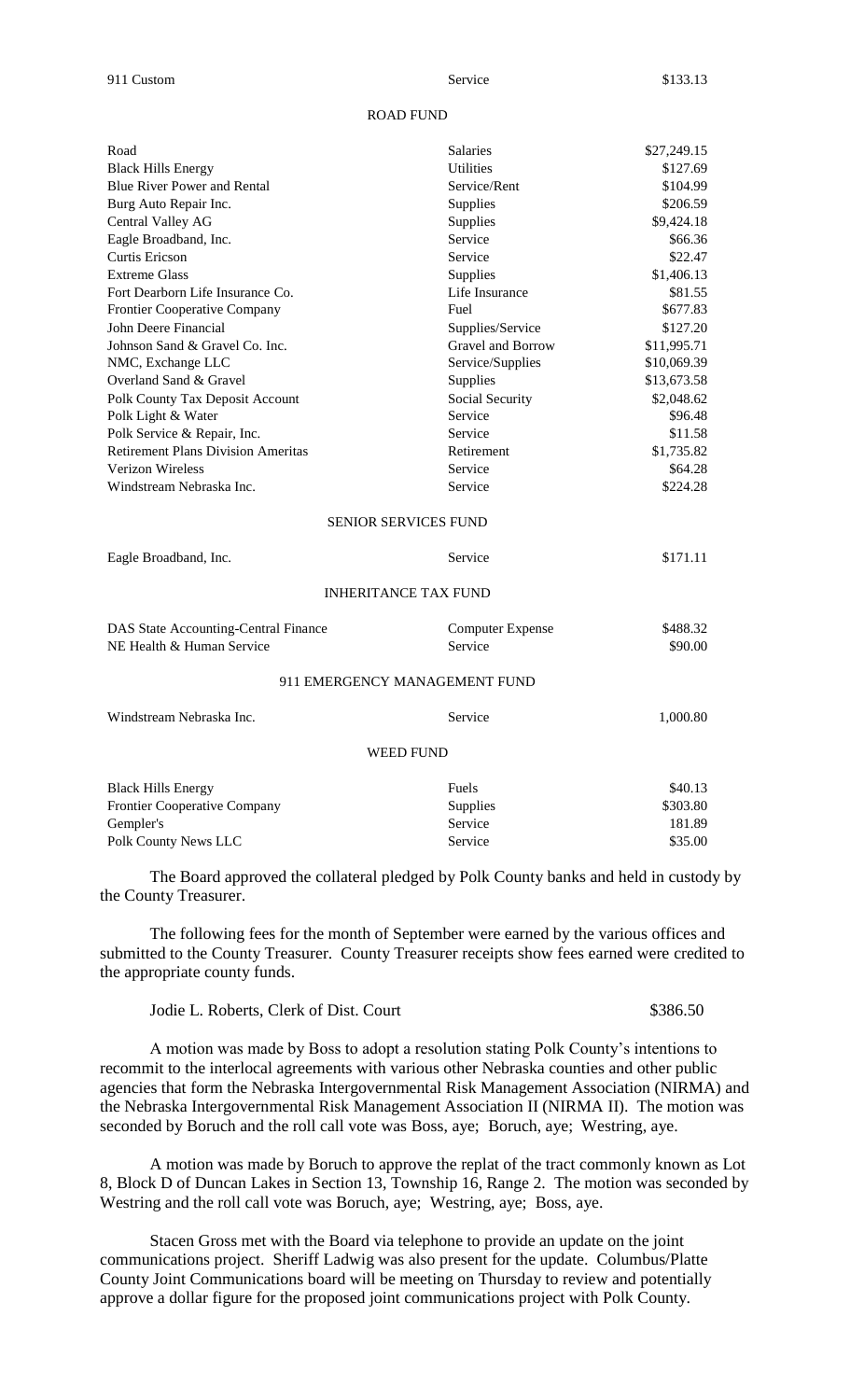Sheriff Ladwig presented a proposal from Applied Connective Technologies for the purchase and installation of mobile computers and internet connectivity to comply with the State's e-citation requirements. Because this equipment supports emergency call dispatching and response, it can be funded through local landline 911 surcharges. A motion was made by Boruch to approve the purchase of the e-citation equipment from Applied Connective Technologies for the Sheriff's Department patrol vehicle fleet. The motion was seconded by Westring and the roll call vote was Boruch, aye; Westring, aye; Boss, aye.

At 10:00 a.m., a motion was made by Boruch to open the hearing as advertised for the conditional use permit for a tract in the NE ¼ of Section 30, Township 13 North, Range 3 West. The motion was seconded by Westring and the roll call vote was Boruch, aye; Westring, aye; Boss, aye. Also present for the hearing were the applicant Terry Van Housen and the County Attorney. The physical size of the feed lot operation would not be changed, only the stocking rate would be increased from 10,000 to 13,000 animal units which would change the operation from a Class D to a Class E facility. The minutes and recommendation from the Planning Commission were reviewed as well as acknowledgement of the agreements of support from those landowners in close proximity to the feedlot. At 10:15 a.m., a motion was made by Boruch to close the hearing. The motion was seconded by Boss and the roll call vote was Boruch, aye; Boss, aye; Westring, aye. A motion was made by Boruch to approve the application for a conditional use permit for the tract in the NE ¼ of Section 30, Township 13 North, Range 3 West because it complies with the Comprehensive Plan and meets all the requirements of the zoning regulations of Polk County, Nebraska, including those contained in Articles 6.1 to 6.4 of the Zoning Regulations:

- 1. The proposed project is compatible with and similar to the agricultural use permitted in District AG-1.
- 2. The proposed project is allowed in District AG-1 and rezoning is not required.
- 3. The proposed project is not detrimental to adjacent property.
- 4. The proposed project does not tend to depreciate the value of the surrounding structures or property.
- 5. The proposed project is compatible with agriculture, which is the stated use of District AG-1.
- 6. The proposed project does not change the character of the District.
- 7. The proposed project is in accordance with the comprehensive plan.
- 8. The proposed project meets the requirements of Article 6.4 of the Polk County Zoning Regulations, specifically:
	- a. The facility as an expanded intensive livestock facility complies with the minimum distance requirements of Article 6.4, paragraph 1, and because three affected landowners have submitted letters stating that they do not object to the application.
	- b. The facility operator has agreed to comply with the management plan requirements found in Article 6.4 paragraph 2. The facility operator has a waste management plan approved by the Nebraska Department of Environment and Energy.

The motion was seconded by Boss and the roll call vote was Boruch, aye; Boss, aye; Westring, aye.

Mark Hartley and Sheila Bjerrum with the Polk Senior Services Program and Midwest Covenant Home and Jill Engel with Aging Partners met with the Board to review the contract for the management of the Polk County Senior Services Program for the 2020-2021 fiscal year. A motion was made by Boruch to approve the one year contract with Midwest Covenant Home for the administration of the Senior Services Program. The motion was seconded by Westring and the roll call vote was Boruch, aye; Westring, aye; Boss, aye.

The operation of the program, especially the home delivered and congregate meals, during the last few months under the Covid-19 restrictions was discussed as well as the reluctance of the Stromsburg Senior Center to provide congregate meals and communicate with Midwest Covenant Home and Aging Partners.

The need for temporary traffic control signs north and south of Highway 81/92 between Osceola and Shelby was reviewed again. A motion was made by Boss that temporary traffic control signs be installed at all intersections adjoining Highway 81/92 as deemed necessary for the safety of the travelling public during the Highway 81/92 construction project. The motion was seconded by Boruch and the roll call vote was Boss, aye; Boruch, aye; Westring, aye.